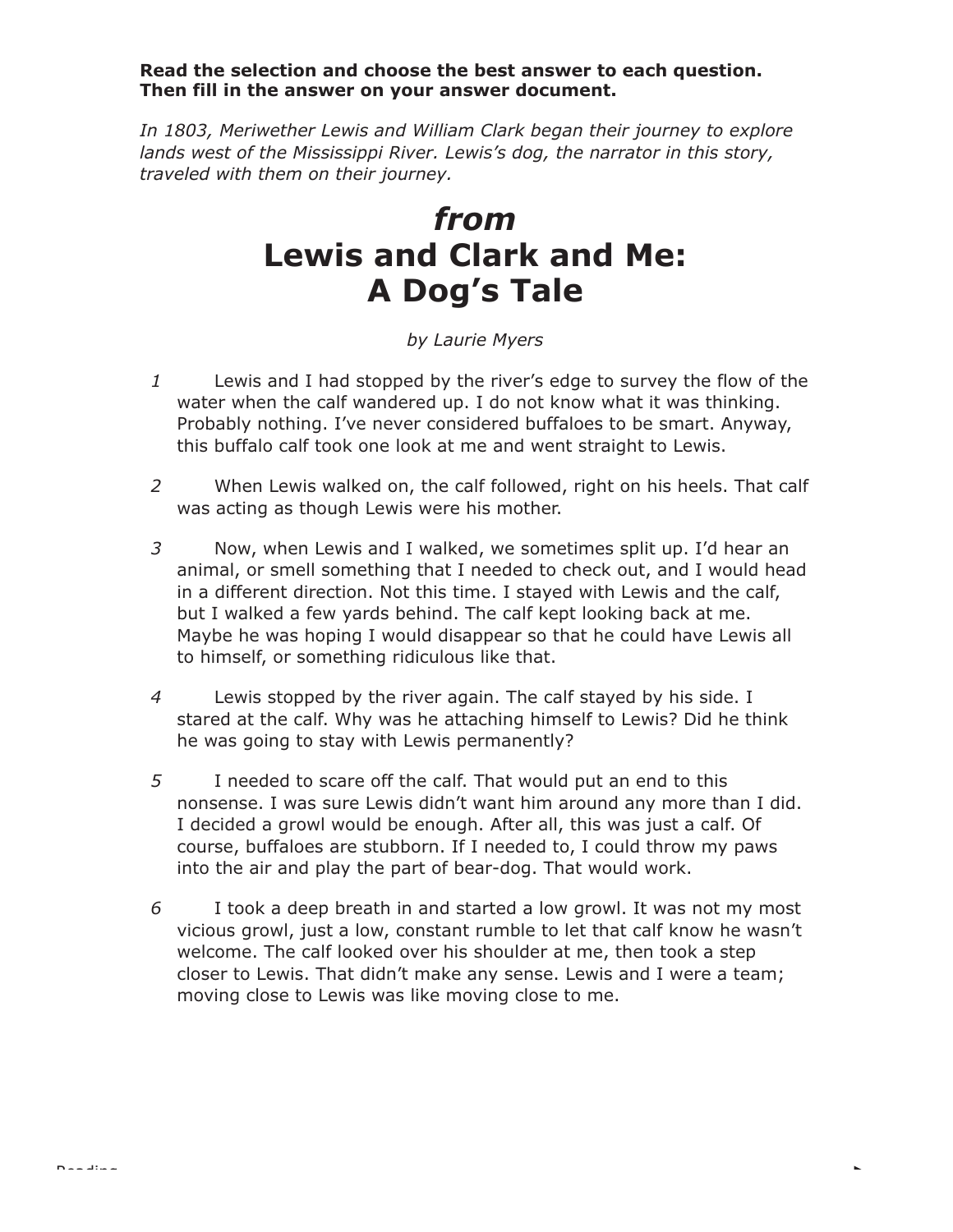- *7* Next, Lewis did something that surprised me. He reached out his hand and placed it on the calf's head, the same way he put his hand on my head sometimes. That was the last thing I expected. Could it be that Lewis wanted the calf to stay with us? What was Lewis thinking?
- *8* "Where's your mother?" Lewis said.
- *9* At that moment everything became clear, like the streams in the mountains. I looked at the calf's eyes. He didn't have those piercing black eyes that the adult buffaloes have when they're mad. His eyes were soft, tinted with fear.
- *10* The calf was afraid of me. How could I have missed that? The calf reeked of fear. He was twice my size, but he was frightened nonetheless. I backed away.
- *11* Lewis scratched the calf's ears. I was touched by the gentle way Lewis handled him.
- *12* Lewis turned and started back toward the boat, the buffalo calf close at his heels. I followed, keeping my distance so as not to scare the calf. When we arrived at the boat, Lewis and I got in. The calf watched us from the shore as we pulled away.
- *13* Suddenly it all seemed very funny to me. Imagine a buffalo calf thinking it could be a part of our lives. How in the world would he get in and out of the boat? I thought about the ridiculous sight. It's times like that when I wish I could laugh. I wagged my tail.
- *14* Now, when I think back on the whole situation, I guess I was jealous. I see that in young dogs. A new puppy comes along, all playful and cunning, and everyone pats it and plays with it. Then the big dogs jump all over themselves trying to get noticed. Well, I didn't jump all over myself, but I suppose that if it had gone much further, I might have. My feelings for Lewis have always run strong.

From LEWIS AND CLARK AND ME © 2002 by Laurie Myers. Reprinted by permission of Henry Holt & Company, LLC. All Rights Reserved.

 $\bar{\phantom{a}}$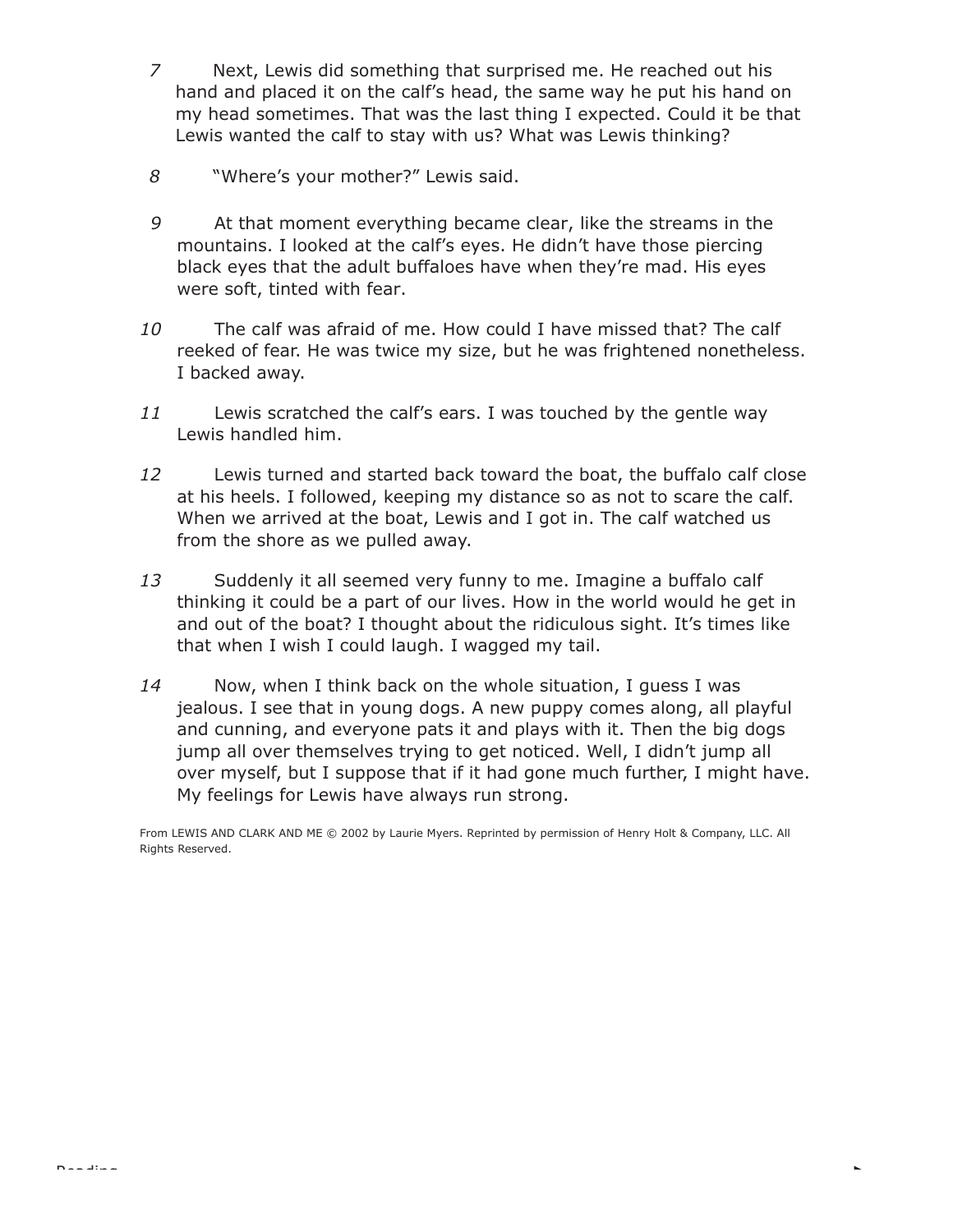**26** Read this sentence from paragraph 12.

*I followed, keeping my distance so as not to scare the calf.*

What can the reader conclude about the dog from this sentence?

- **F** He is no longer interested in getting on the boat with Lewis.
- **G** He is not certain of where Lewis wants to explore next.
- **H** He has a new understanding of the calf's feelings.
- **J** He is no longer frightened by the calf.

- **27** Which idea is developed throughout the story?
	- **A** The dog's shock at Lewis's actions
	- **B** The dog's belief that he is much smarter than the calf
	- **C** The dog's concern that he and Lewis have explored the same area
	- **D** The dog's determination to prevent anything from coming between him and Lewis

- **28** What do the dog's questions in paragraphs 4, 7, and 10 suggest?
	- **F** The dog is trying to make sense of the situation.
	- **G** The dog is not familiar with the surroundings.
	- **H** The dog is unsure about his feelings for Lewis.
	- **J** The dog is not paying attention to Lewis.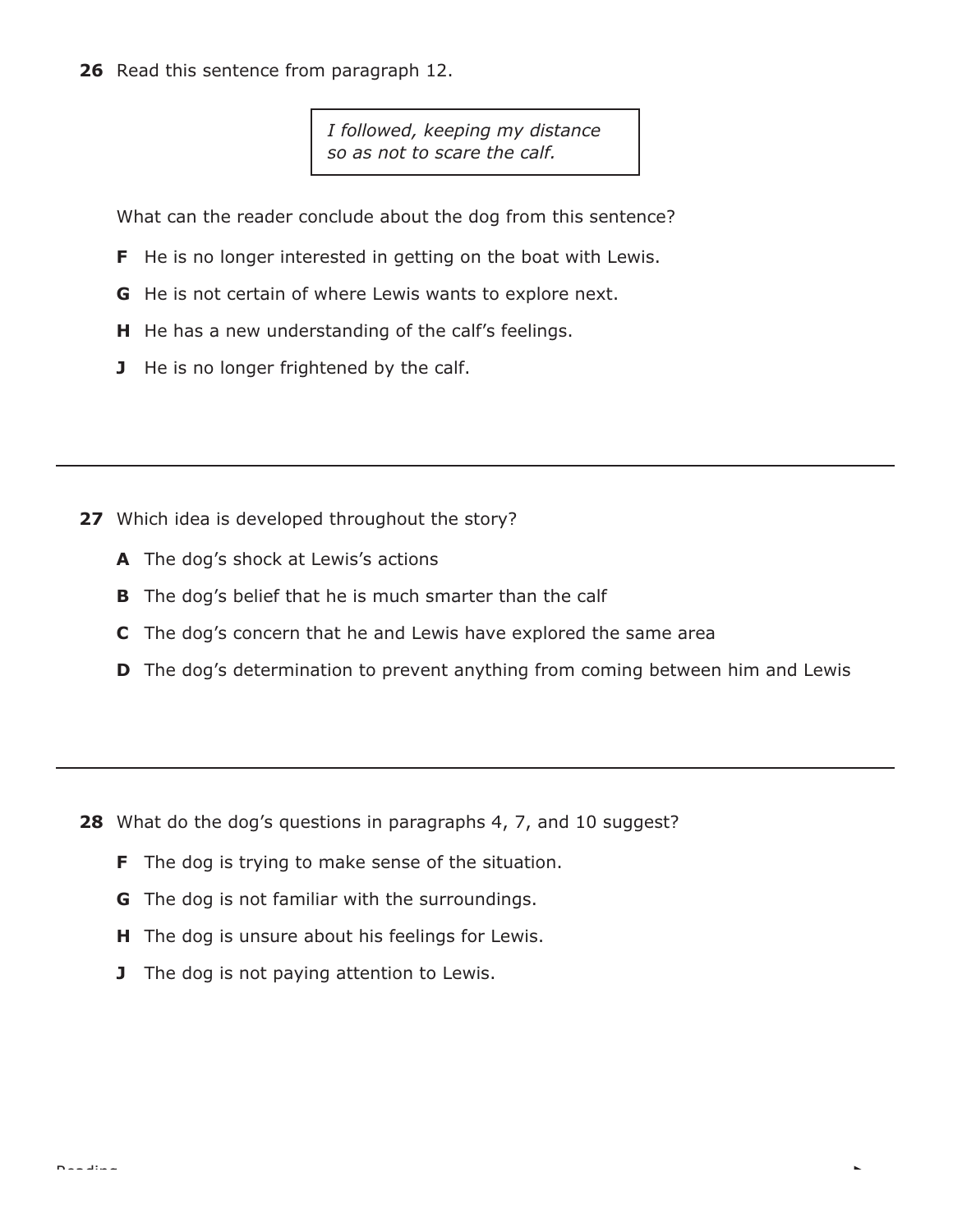- **29** What is the best summary of paragraphs 1 through 5?
	- **A** Lewis and the dog enjoy walking together, and on this day, they are traveling near the banks of a river. A buffalo calf ignores the dog and follows Lewis.
	- **B** The dog is taking his usual walk with Lewis when they meet a buffalo calf. The dog thinks the calf is behaving strangely around Lewis.
	- **C** While Lewis and the dog are on a walk, a buffalo calf joins them. Because the calf follows Lewis closely, the dog thinks of a plan to scare it away.
	- **D** The dog notices that a buffalo calf is following Lewis. The dog decides that he had better stay close to Lewis instead of exploring the area.

L

- **30** In paragraph 14, the dog wants to explain
	- **F** why he reacted to the calf as he did
	- **G** that he is still as playful as he used to be
	- **H** how he has changed as he has gotten older
	- **J** that young dogs are more lovable than calves